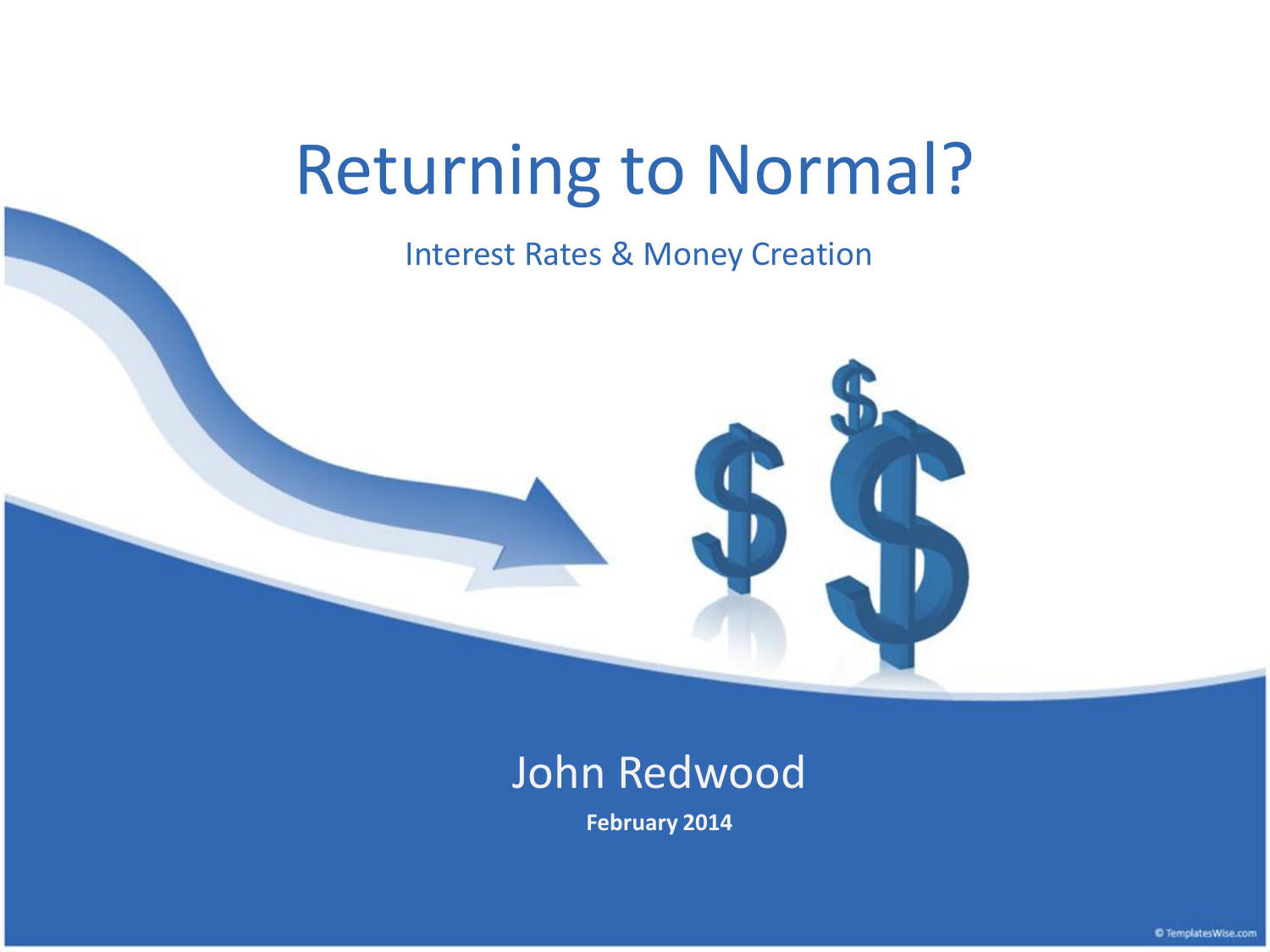## Quantative Easing

- UK £375bn programme ended
- US QE3 \$85bn a month

Tapering now at \$10bn a month

- Japan \$1.4tn (£923bn) Yen 7tn of bonds bought each month (£46bn)
- ECB No QE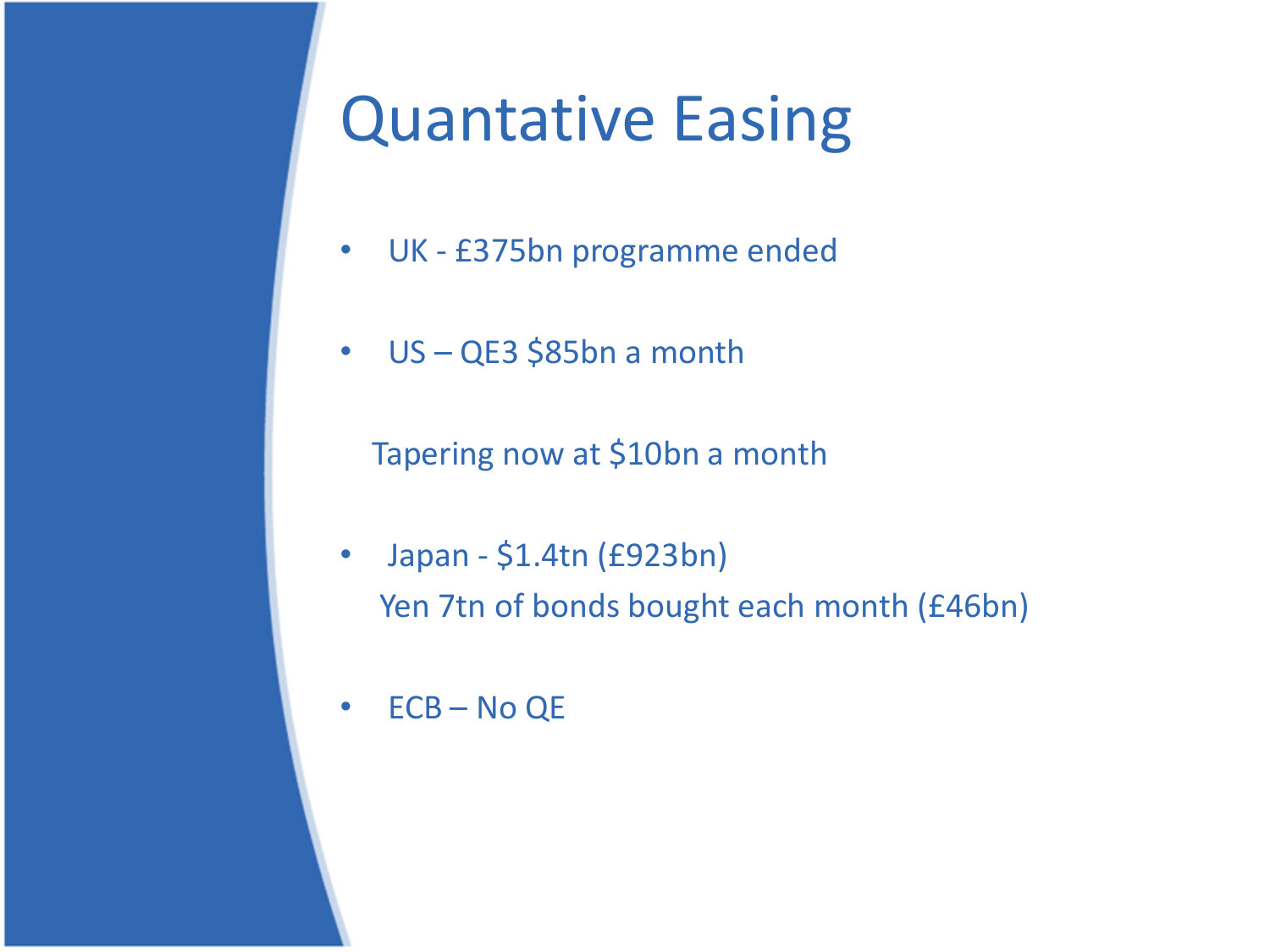## Other Monetary Measures

#### **Bank of England**

- Funding for lending
- Help to buy

#### **European Central Bank**

• LTRO – Longer Term Refinancing Operations

#### **US**

• Twist – September 2011: Fed sold short term bonds and bought long term bonds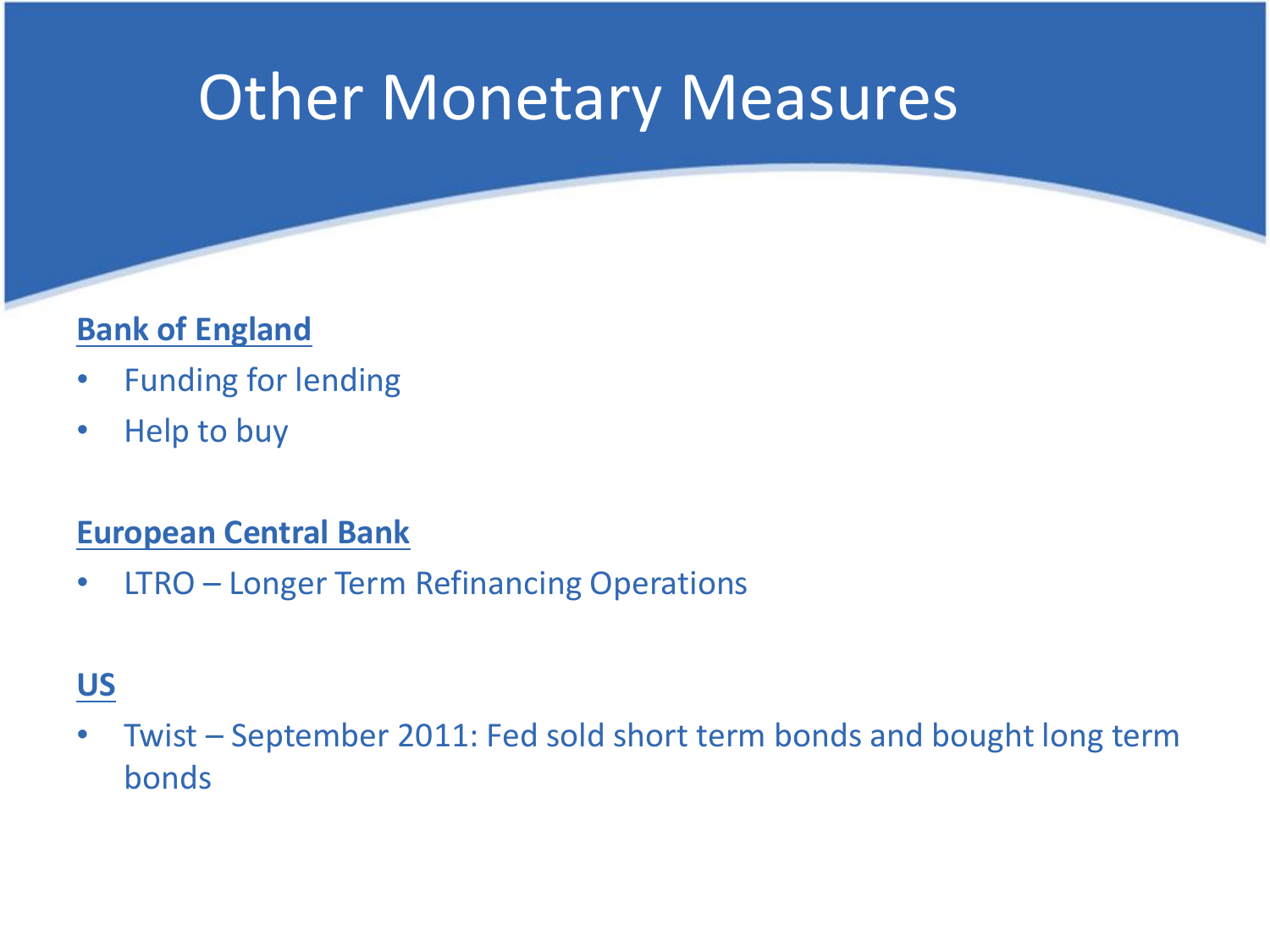

Source: Own Work (Approximate)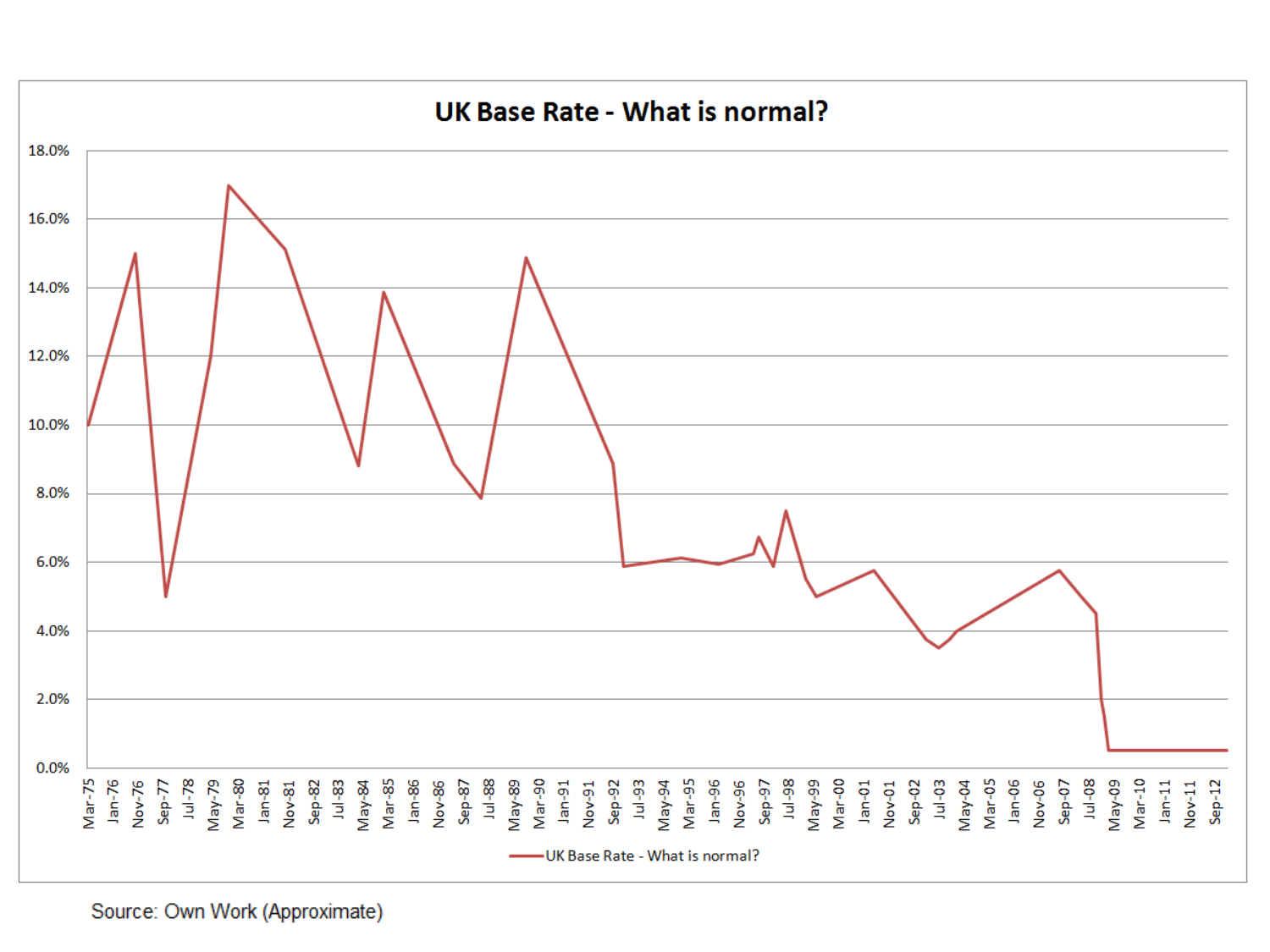#### Federal Funds Rate (effective) July 1954 to December 2009



Source: Wikipedia Federal Funds Rate 1954-2009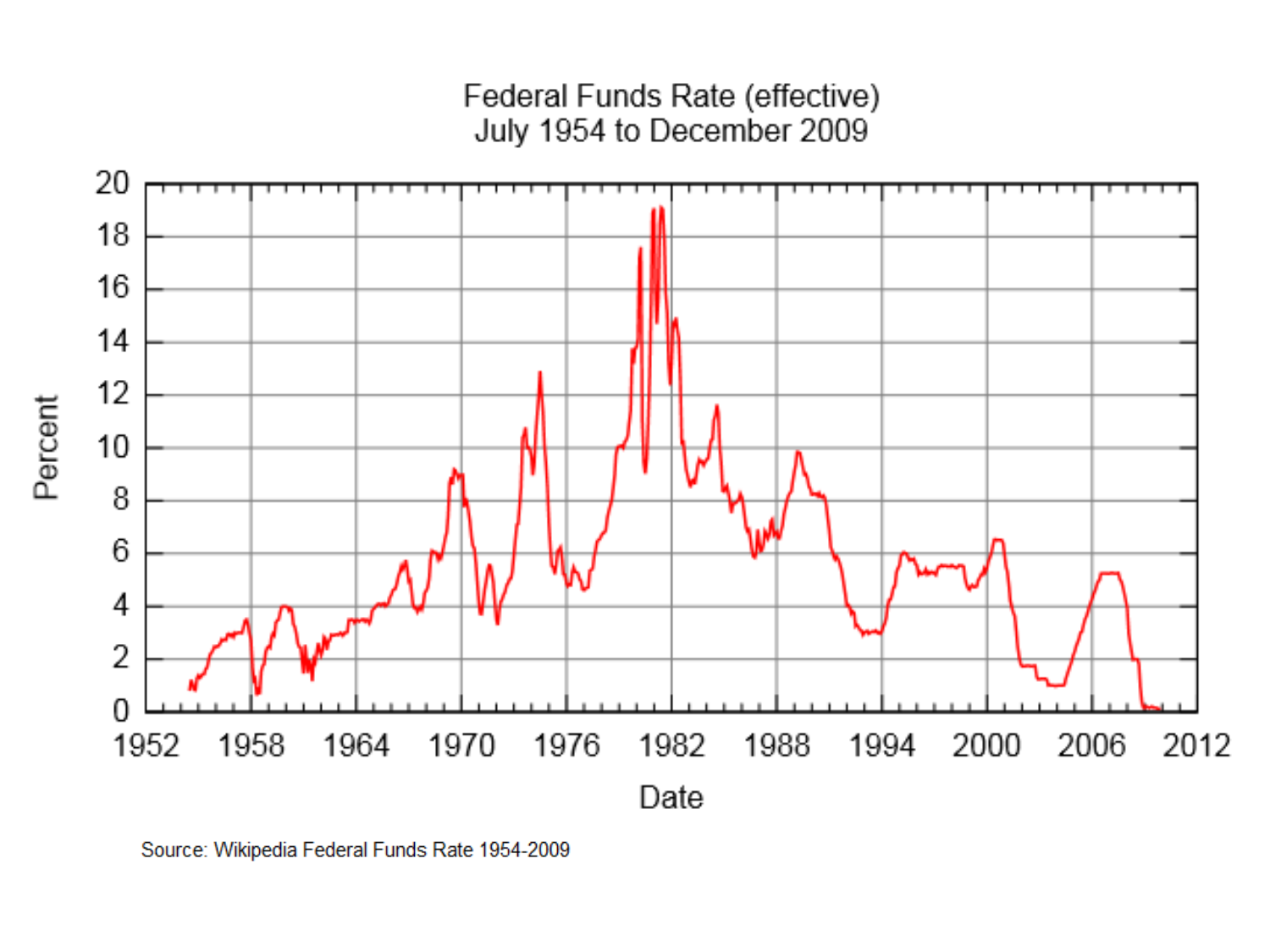

Source: Own Work (Approximate)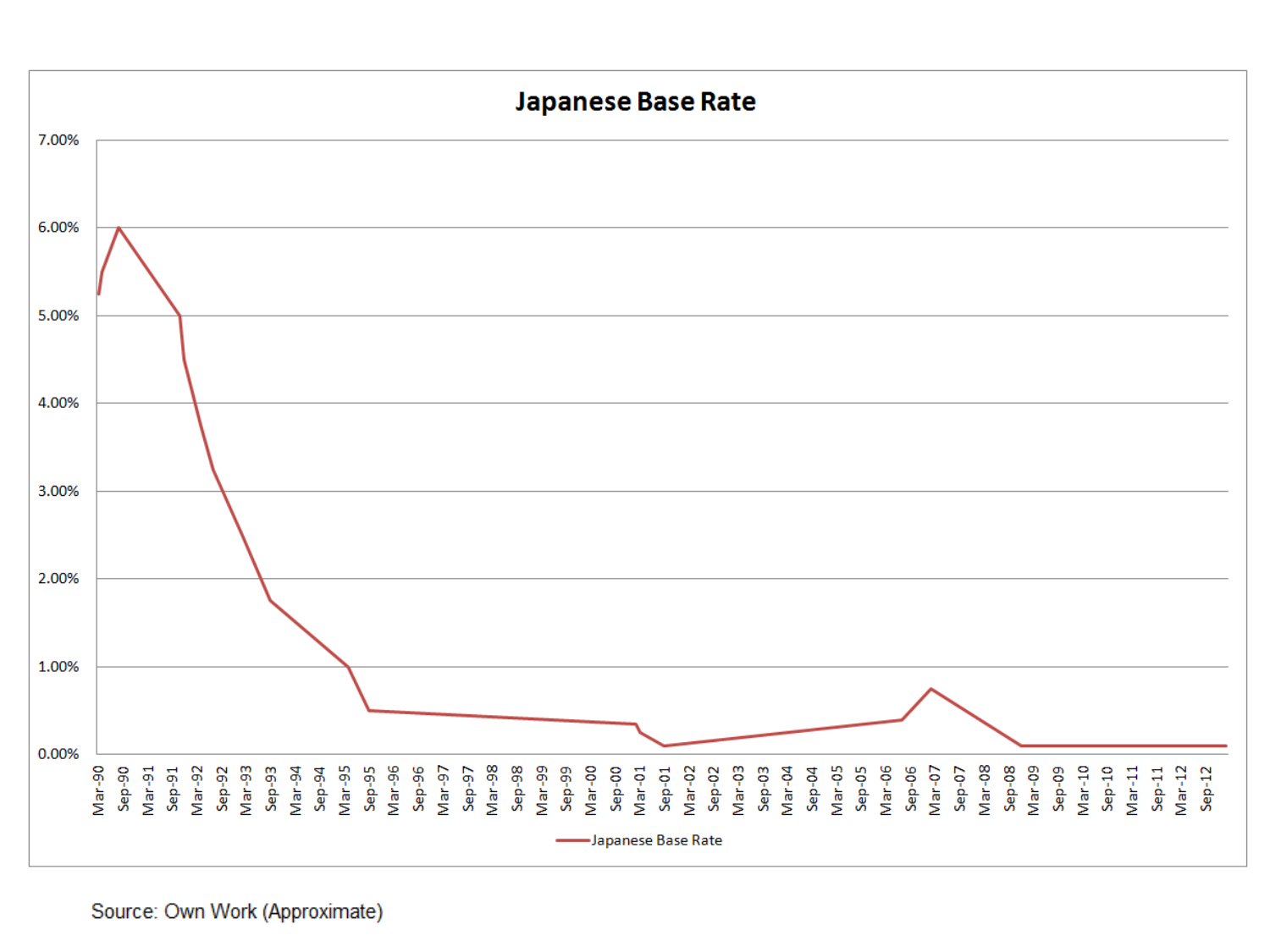

- The Bank of England has said (February Inflation Report):
- "The date of the first rise in the Bank Rate implied by market interest rates" is Q2 2015
- When the Bank Rate does increase, it is expected to do so gradually
- No run down of QE before the first rise in the Bank Rate
- "Even when the economy has returned to normal levels of capacity and inflation is close to target, the appropriate level of Base Rate is likely to be materially below the 5% level set on average by the MPC prior to the financial crisis."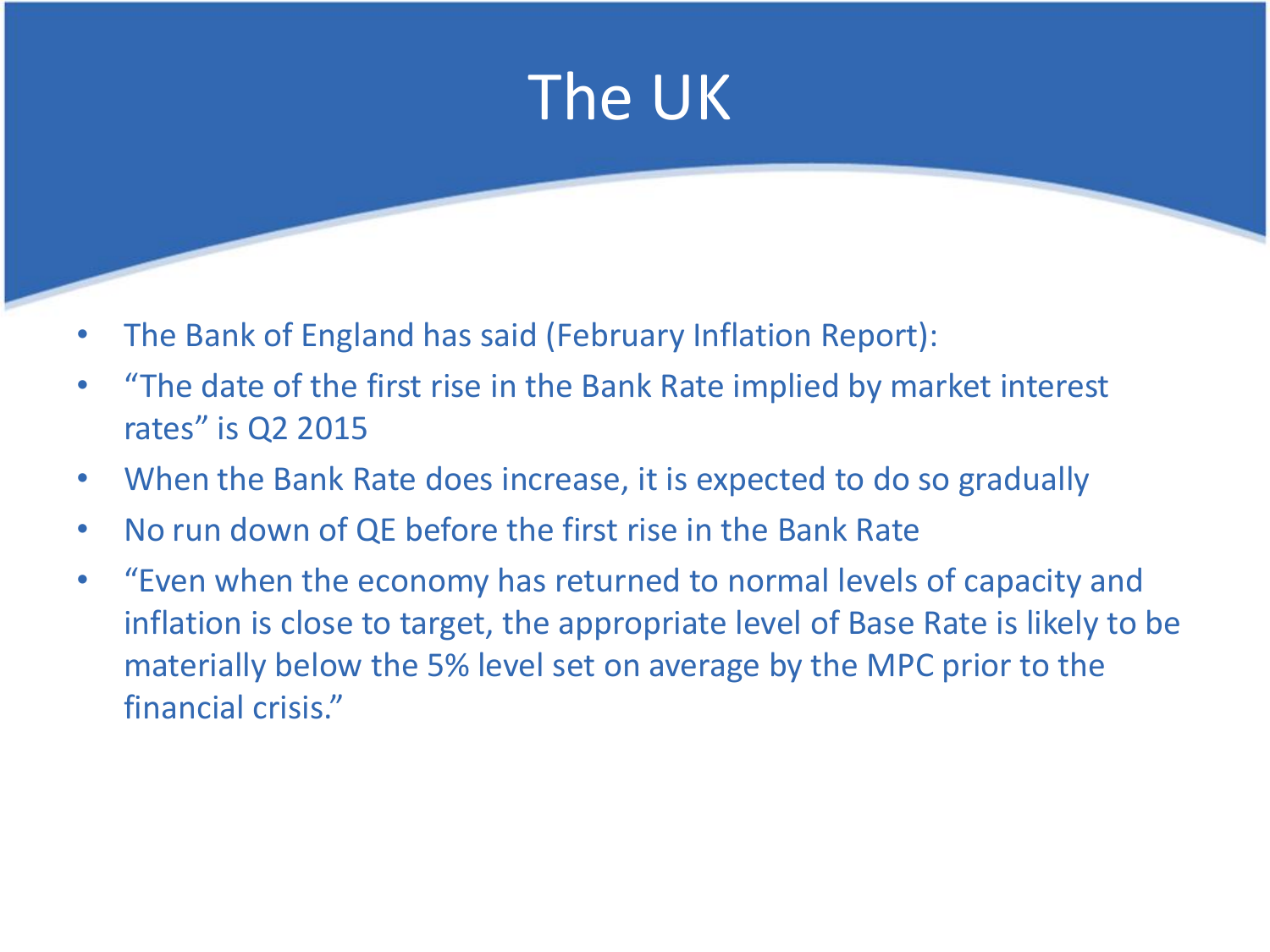

Janet Yellen, February Testimony:

- "The committee will likely reduce the pace of asset purchases in further measured steps at future meetings."
- "A highly accommodative policy will remain appropriate for a considerable time after asset purchases end."
- " The current low target range for the Fed funds rate to be appropriate at least as long as the unemployment rate remains above 6/½%, inflation is projected to be more than ½% above our 2% longer-run goal…"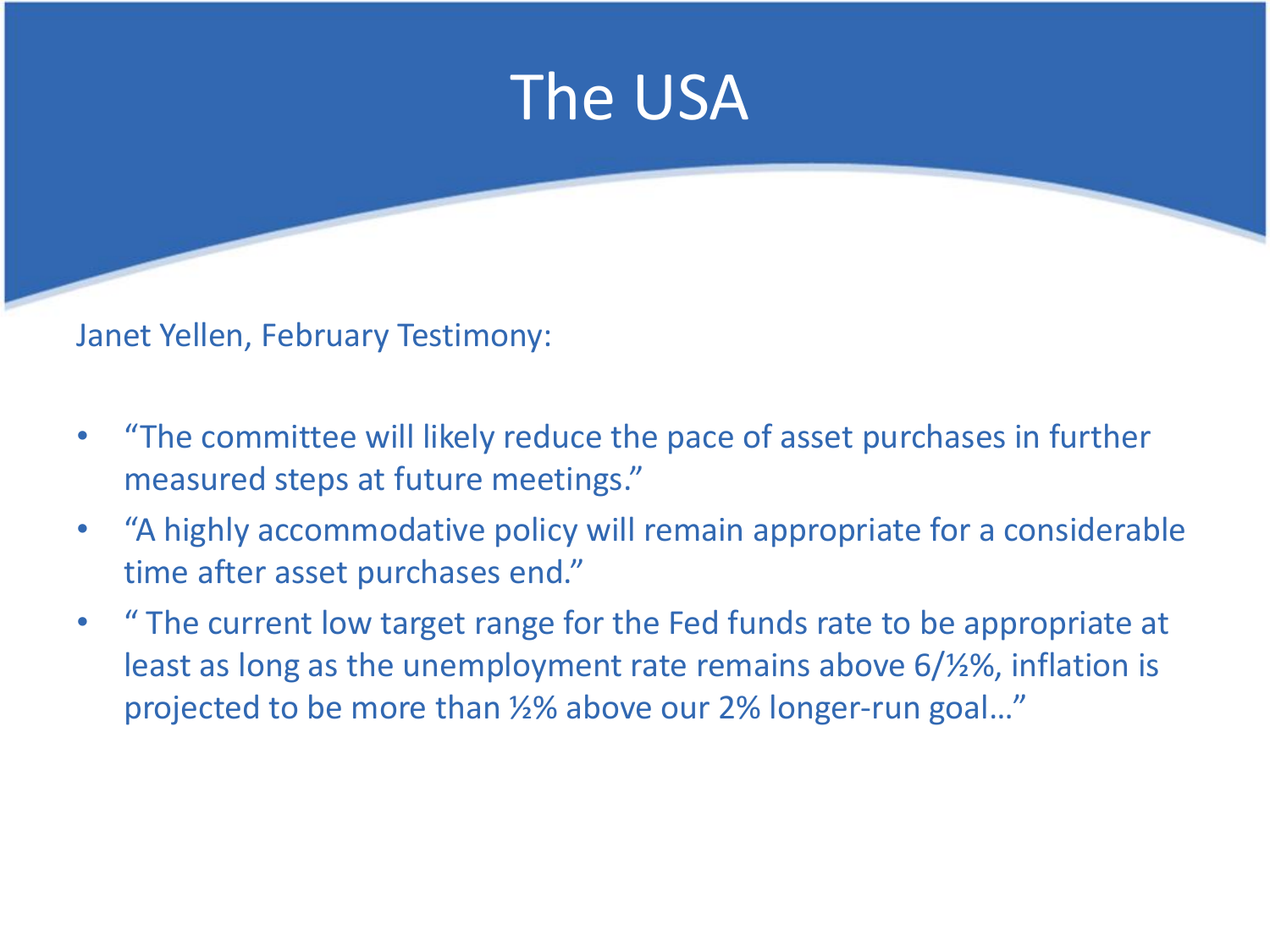### ECB – More Monetary adventures?

- "Seriously considering" a negative overnight bank deposit rate
- Karlsruhe Court thinks OMT "exceeds the European Central Bank's monetary policy mandate and this infringes the powers of the member states… considers it possible that if the OMT decision were interpreted restrictively" it could conform.
- Main refinancing rate 0.25%
- Deposit facility 0%